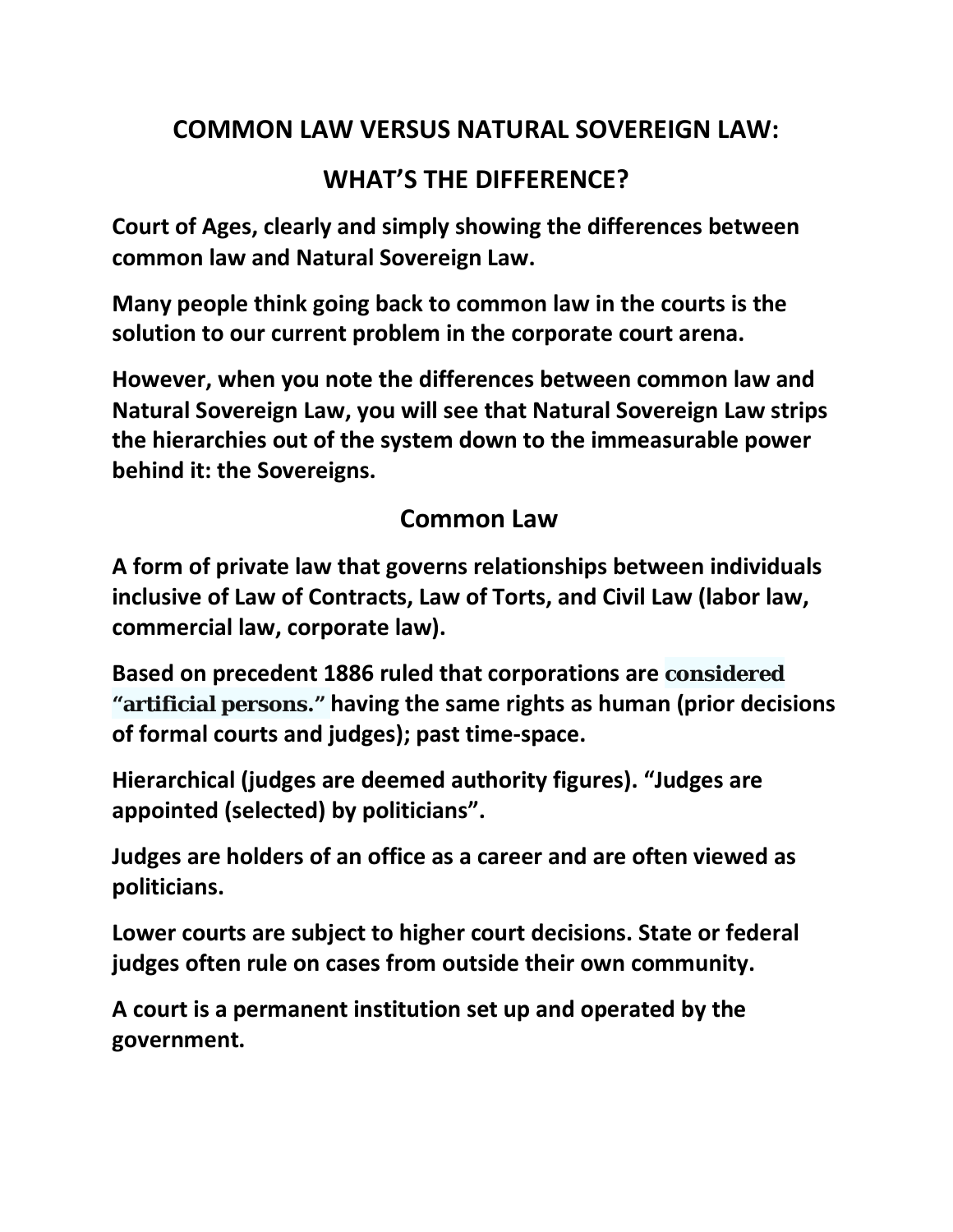## **Natural Sovereign Law**

**Governs all life; is determined by nature and thus, universal.**

**Based on Sovereigns sensibilities in present time.**

**Non-hierarchical (Adjudicators carry no real authority).**

**Adjudicators are to serve on a case-by-case basis and agreed upon by both parties in a dispute.**

**Resolution remains in the local community. Adjudicators are respected community members.**

**A court is a group of community members who come together for the express purpose of assisting in resolving a dispute. Members of the court are selected by the community and agreed upon by both parties in the dispute; members are only for the duration of the particular case for which they are assembled.**

**Common Law Grand Jury versus Natural Sovereign Law Grand Jury: Here are the differences between**

## **Common Law Grand Jury**

**All grand juries abide by a same set of prescribed rules.**

**Jurors must agree to prescribe to written laws or decrees such as the Outdated Magna Carta (1215 A.D.) or De-Facto Bill of Rights.**

**There is 23 - 25 jurors.**

**Jurors are required to swear or promise to uphold the grand jury rules. (Swear an oath to the queen "Not to the Sovereigns")**

**All decisions are made by majority vote.**

**No decision of a grand jury is reviewable in any court of the government.**